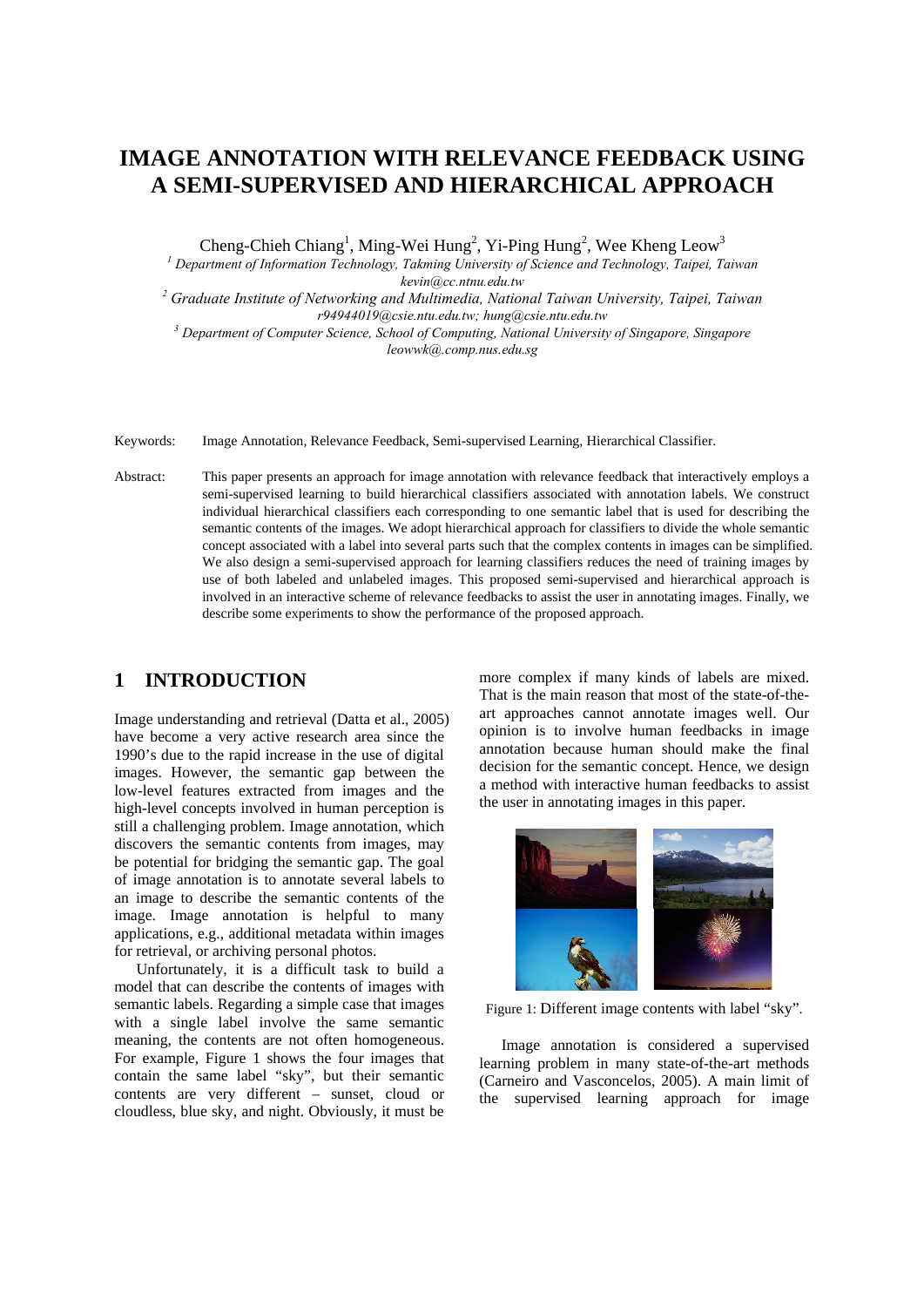annotation is that a large number of training images is necessary to avoid overfitting. However, it is often difficult to manually annotate a large set of images. Moreover, the number of labeled images must be also small at the beginning of annotating images. This limit motivates us to design a semi-supervised approach for image annotation by integrating labeled and unlabeled images to reduce the need of the training images. On the other hand, we build individual hierarchical classifiers each of them associated with a semantic label. This method can make the system more flexible because only the new classifier needs to be re-trained if a new label is added. Using an individual classifier with a label can reduce the complexity of the semantic contents for images, and the hierarchical approach can divide the whole concept within a label into several parts that could represent the different contents of images.

This paper is organized as the follows. Section 2 introduces related works, and Section 3 formulates our problem and presents the overview of our approach. Then, the details of classifier training and confidence values are described in Section 4 and 5, respectively. Section 6 presents our experiments to show the effectiveness of our approach, and Section 7, in final, draws the conclusion and the future work.

### **2 RELATED WORK**

Some of state-of-the-art works for image annotation and concept detection were provided (Datta et al., 2005). Many previous researches related to image annotation were based on the probabilistic model between features and labels, for example, a cooccurrence model (Mori et al., 1999), a translation model (Duygulu et al., 2002), a relevance model (Lavrenko and Croft, 2001), Cross-Media Relevance Model (CMRM) (Jeon et al., 2003), and Multiple Bernoulli Relevance Model (MBRM) (Feng et al., 2004), etc. Soft annotation is designed to give images a confidence level for each trained semantic label (Chang et al., 2003). Image annotation was formulated as a supervised learning problem (Carneiro and Vasconcelos, 2005). Jin et al. designed a K-means clustering with pair-wise constraints for image annotation (Jin et al., 2004). Srikanth et al. proposed methods for image annotation by use of a hierarchy defined on the annotation labels derived from a textual ontology (Srikanth et al., 2005).

In additional, we briefly review the related work of semi-supervised learning and relevance feedback. Semi-supervised learning in general is defined by

using both labeled and unlabeled data for learning, and there are good reviews (Bilenko, 2004) (Zhu, 2005). In this paper, we design the learning model based on the unsupervised *K*-means clustering and apply labeled images to evaluate the clustering. Relevance feedback is a query modification technique that attempts to capture the user's precise needs through iterative feedbacks and query refinement (Rui et al., 1998). Relevance feedback has been widely used for image retrieval recently, and we apply relevance feedback to assist the user in image annotation.

# **3 OVERVIEW AND FORMULATION**

Let the entire dataset, denoted as *D*, contain *M* images. Suppose that *K* annotation labels  $\{L_1, ..., L_k\}$ are predefined to describe the semantic contents of the images. Because the number *M* is usually huge, it is hard to annotate all images in *D* manually. This paper proposes a method with relevance feedback to assist the user in image annotation: the user can easily annotate images with labels as metadata, or summarize a set of images with semantic concepts.

Our basic idea is like a retrieval task  $-$  (i) the user submits which label she/he wants to annotate, (ii) the system returns images to the user with the most confident for the label, and (iii) the user assigns which images are relevant. This method focuses on a single label for image annotation at the same time because the user could annotate images more consistent in semantic contents.

Assume that the user annotates images for label  $L_k$ ,  $1 \le k \le K$  . We denote all labeled images associated with  $L_k$  as  $D_k$ , images labeled without  $L_k$ as  $D_k$ , and other unlabeled images as  $D_U$ . Note that  $M = D_U ∪ D_k ∪ D'_k$  for each  $1 ≤ k ≤ K$ . Our goal is to retrieve images in  $D_U$  with the most confidence values associated with label  $L_k$ . Figure 2 shows the flow that describes our interactive process for image annotation. Considering a label  $L_k$ , we do not have any labeled images at the beginning of annotation, i.e.,  $|D_{U}| = M$  and  $|D_{k}| = |D_{k}| = 0$ . The user specifies all positive images,  $D_k$ , for label  $L_k$  displayed by the system, and then the other non-specified images are negative,  $D_k$ . Next, we mix  $D_U$ ,  $D_k$ , and  $D_k$  to train a hierarchical classifier, denoted as  $C_k$ , for label  $L_k$ using a semi-supervised clustering. Then, all unlabeled images are tested by the classifier  $C_k$  to compute the confidence values of the images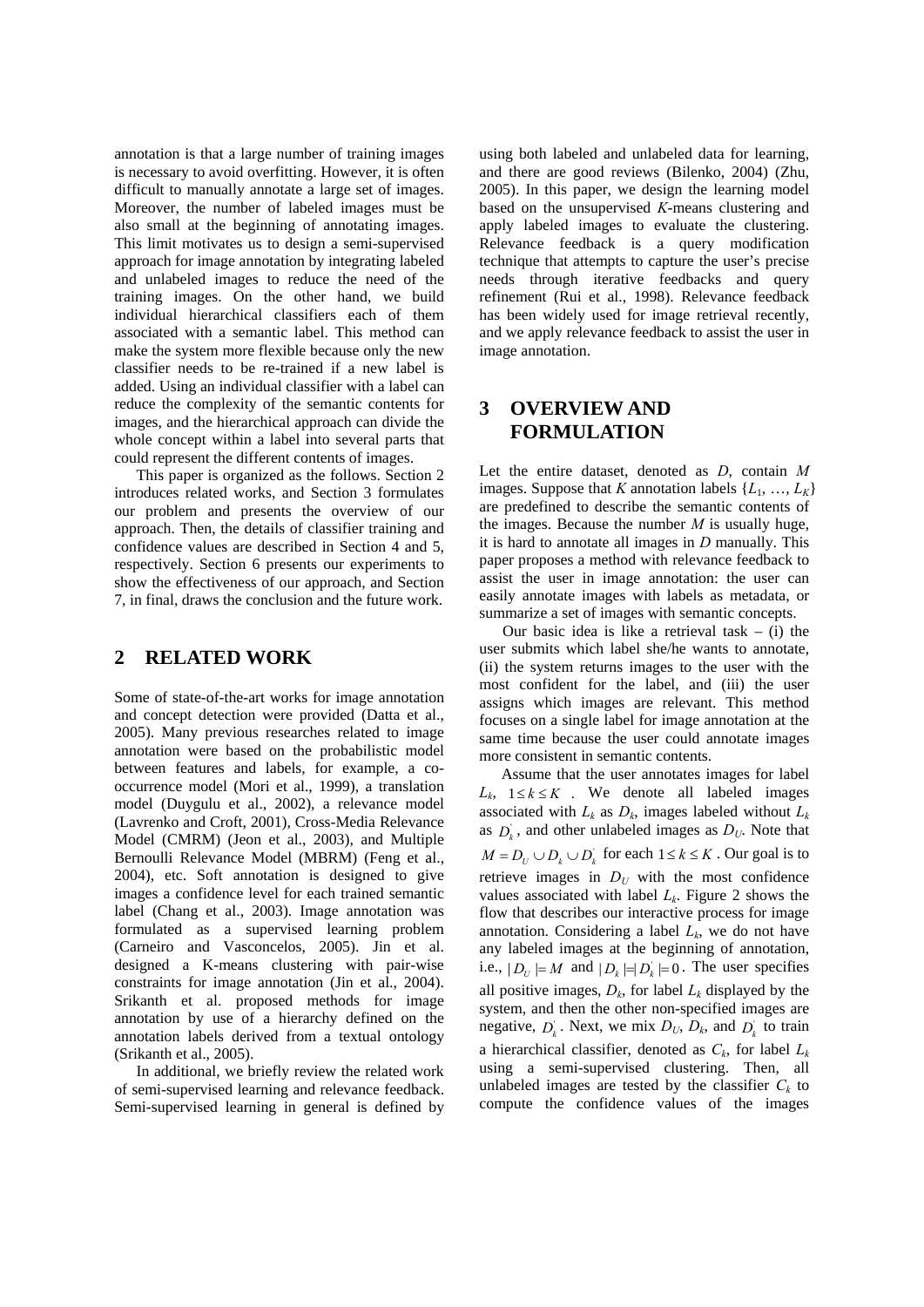associated with label  $L_k$ . Finally, the system returns *N* (*N*=100 in our experiments) unlabeled images with the highest confidence values to the user to make the decision of the annotation.

This work designs an interactive method to assist the user in image annotation. In general, we often have only few positive examples at the beginning iterations in the relevance feedbacks. That will make the learning difficult for overfitting. Hence, we integrate unlabeled images into the training images for the classifier training to avoid this problem. Also, we adopt the hierarchical approach to build a classifier associated with each of labels. The main reason is that we divide the whole semantic concept of images with a label into several sub-concepts by use of the hierarchical classifier such that the complex contents, illustrated as Figure 1, of images can be simplified. Moreover, our proposed method by use of individual classifiers for image annotation makes the system flexible because it is independent



Figure 2: The flowchart of our approach.

# **4 CLASSIFIER TRAINING**

Table 1 shows the algorithm that constructs the hierarchical classifier  $C_k$  for label  $L_k$ . In this algorithm, the root node  $N_{\text{root}}^k$  of the tree  $C_k$  initially

contains the mixture of images  $D_k$ ,  $D_k$ , and  $D_U$ . In most cases,  $|D_k| \gg |D_k|$ ; hence we randomly ignore some of negative-labeled images such that  $| D_i | = | D_i |$  to avoid the imbalance problem in the training. In the algorithm, we first decide which node needs to be split. If a node needs to be split, we go on to decide how many branches are appropriate to split the node. Here, *K*-means clustering is applied to divide a node into several child nodes. We try a range of branch number and calculate a score for each branch number to select the best one. Our proposed semi-supervised approach learns the classifier in the two ways: (i) evaluate the stopping criteria for node splitting according to the positive and negative images in the node and (ii) split a node by use of the mixture of labeled and unlabeled images in order to cover more information in learning. Finally, each leaf node in a hierarchical classifier represents a sub-concept for the label.

Table 1: The algorithm of constructing the hierarchical classifier  $C_k$  for label  $L_k$ .

| Input: unlabeled images $D_U$ , positive images $D_k$ , and                                                                                                                                     |  |  |  |  |  |  |
|-------------------------------------------------------------------------------------------------------------------------------------------------------------------------------------------------|--|--|--|--|--|--|
| negative images $D_k$                                                                                                                                                                           |  |  |  |  |  |  |
| Output: a hierarchical classifier $C_k$ for label $L_k$                                                                                                                                         |  |  |  |  |  |  |
| Initialization: root node $N_{root}^k$ contains $D_U \cup D_k \cup D_k^{\dagger}$                                                                                                               |  |  |  |  |  |  |
| // $N_i^k$ : node <i>i</i> for the hierarchical classifier $C_k$ .                                                                                                                              |  |  |  |  |  |  |
| // construct the tree by splitting each node $N_i^k$ .                                                                                                                                          |  |  |  |  |  |  |
| 1. for each leaf node $N_i^k$ not fitting the <b>stopping</b>                                                                                                                                   |  |  |  |  |  |  |
| condition                                                                                                                                                                                       |  |  |  |  |  |  |
| 2. for $z = 2$ to b<br>$\left\{\right.$ // <i>b</i> is the max number of the trying range<br>3. <b>node splitting method</b> to divide $N_i^k$ into z classes.<br>4. compute score $(N_i^k, z)$ |  |  |  |  |  |  |
| // evaluate how many branches are appropriate for<br>node $N_i^k$ .                                                                                                                             |  |  |  |  |  |  |
| ∤                                                                                                                                                                                               |  |  |  |  |  |  |
| 5. $z_i^k$ = arg min score( $N_i^k$ , z)                                                                                                                                                        |  |  |  |  |  |  |
| 6. $N_i^k$ is divided into $z_i^k$ classes                                                                                                                                                      |  |  |  |  |  |  |
| // $N_i^k$ is divided into, w.l.o.g., $Nc_{i,1}^k, , Nc_{i,k}^k$ .                                                                                                                              |  |  |  |  |  |  |
|                                                                                                                                                                                                 |  |  |  |  |  |  |
|                                                                                                                                                                                                 |  |  |  |  |  |  |

In the algorithm, we need to design three tasks: (i) the node splitting method (line 3), (ii) the stopping condition (line 1) which checks whether a node needs to be split, and (iii) the score function (line 4) which evaluates how many branches for the node to split are appropriate. Note that we use the two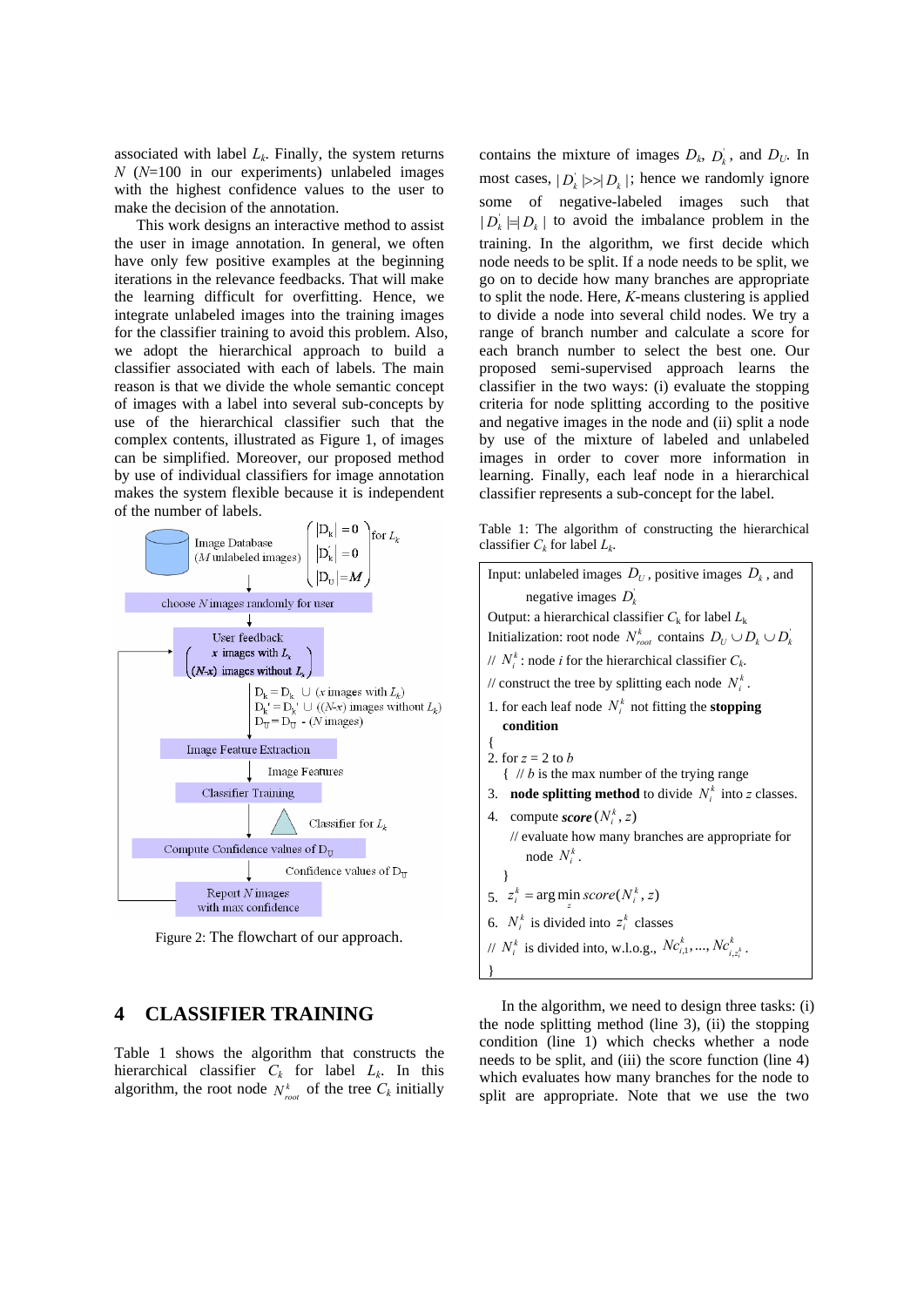notations given a node  $N_i^k$ :  $d_i$  is the number of positive images in the node and  $d_i$  is the number of negative images in the node.

#### **4.1 Node Splitting**

An unsupervised clustering is used to divide node  $N_i^k$  into several classes. Here we used *K*-means clustering. To employ it in our work, an image should first be converted into be a vector of image features. We adopt the model of visual words (Fei-Fei and Perona, 2005) to build the region-based representation for an image, which is briefly described as follows. All images are first segmented into a set of regions, and then feature vectors are extracted from these regions. The region features can be divided into *v* clusters (using another *K*means clustering) in the feature space. The *v* clusters are viewed as visual words for representing images. An image can be then represented by a *v*-D vector that is accumulated by the appearance of visual words in the image. Note that either features or unsupervised clustering method are independent of the proposed algorithm.

#### **4.2 Stopping Condition**

A node containing consistent or unified information means that this node is high confident to classify data. Hence, a node shouldn't be split if it only contains either positive or negative data. We define the stopping condition of splitting a node as:

$$
Stop(N_i^k) = \begin{cases} true, & \text{if } \frac{d_i}{d_i + d_i} > H_s \text{ or } \frac{d_i}{d_i + d_i} > H_s ,\\ \text{or } (d_i + d_i) < H_d \end{cases}
$$
 (1)  
false, if otherwise

where  $H_s$  and  $H_d$  are two thresholds, set 0.8 and 5, respectively, in our experiments.

#### **4.3 Score Function**

When deciding how many branches to split a node, we use the score function to calculate a score for each number of a range of branch number, and compare the scores to choose the most appropriate number to split the node. Denote the score of branch number z for splitting the node  $N_i^k$  as *score*( $N_i^k$ , z). Here, we hope the child nodes either can contain much more positive images than negative images that means this node can present a cluster of images associated with this label, or can contain much more negative images than positive images means this

node can present a cluster of images not associated with this label. We adopt entropy to measure the score of the branch number. For subnodes  $Nc_{i,j}^k$  split from node  $N_i^k$ , we define:

entropy(
$$
Ne_{i,j}^k
$$
) = (-1) × ( $\tau_{ij}$  log  $\tau_{ij}$  + (1 –  $\tau_{ij}$ )log(1 –  $\tau_{ij}$ )),  
where  $\tau_{ij} = \frac{d_{ij}}{d_{ij} + d'_{ij}}$  is the ratio of positive images  
with  $L_k$  in  $Ne_{i,j}^k$ , (2)

and

$$
score(N_i^k, z) = \min\{\text{entropy}(Nc_{i,j}^k) \mid 1 \le j \le z\},\
$$
  
where  $NC_{ij}^k$  is the *j*-th child of  $N_i^k$ . (3)

In Equation (3), we use the minimal function because we expect that there exists at least one node with the best criteria in the next level. Other nodes with worse scores can be divided again. Thus, the best branch number for splitting node  $N_i^k$  is

$$
z_i^k = \arg\min_{z} score(N_i^k, z)
$$
 (4)

While dividing a node  $N_i^k$  into  $z_i^k$  nodes using Kmeans clustering, the semantic label  $L_k$  can be grouped  $z_i^k$  subclasses according to the positive and negative images in the node.

### **5 CONFIDENCE VALUE**

Given an unlabeled image  $I_{new}$  and the classifiers  $C_k$ that is trained by the procedures in Section 4, we compute the confidence value of image *Inew* associated with label  $L_k$ , which confidence is denoted by  $\gamma(L_k, N_{\text{root}}^k | I_{\text{new}})$  that is computed according to the hierarchical classifier  $C_k$  with root node  $N_{root}^k$  for label  $L_k$ . We therefore design a recursive computation for the confidence values and describe it as the follows.

Given a node  $N_i^k$  in the hierarchical classifier  $C_k$ for label  $L_k$ , the confidence value  $\gamma(L_k, N_i^k \mid I_{new})$  can be regarded as the confidence of image *Inew* involving the sub-concepts in node  $N_i^k$ , and it can be recursively computed by

$$
\gamma(L_k, N_i^k | I_{new}) =
$$
\n
$$
\begin{cases}\n\sum_{j=1}^{z_i^k} \gamma(L_k, N c_{ij}^k | I_{new}) p(N c_{ij}^k | I_{new}), \text{if } N_i^k \text{ is not a leaf} \\
\frac{d_i}{d_{\text{root}}}\n\end{cases}
$$
\n
$$
\begin{cases}\n\sum_{j=1}^{z_i^k} \gamma(L_k, N c_{ij}^k | I_{new}) p(N c_{ij}^k | I_{new}), \text{if } N_i^k \text{ is a leaf}\n\end{cases}
$$
\n
$$
\begin{cases}\n(5)\n\end{cases}
$$

If  $N_i^k$  is a leaf node, we define  $d_i/d_{i}$ , where  $d_i$ and *droot* are the number of positive images in node  $N_i^k$  and root  $N_{root}^k$ , respectively, to judge how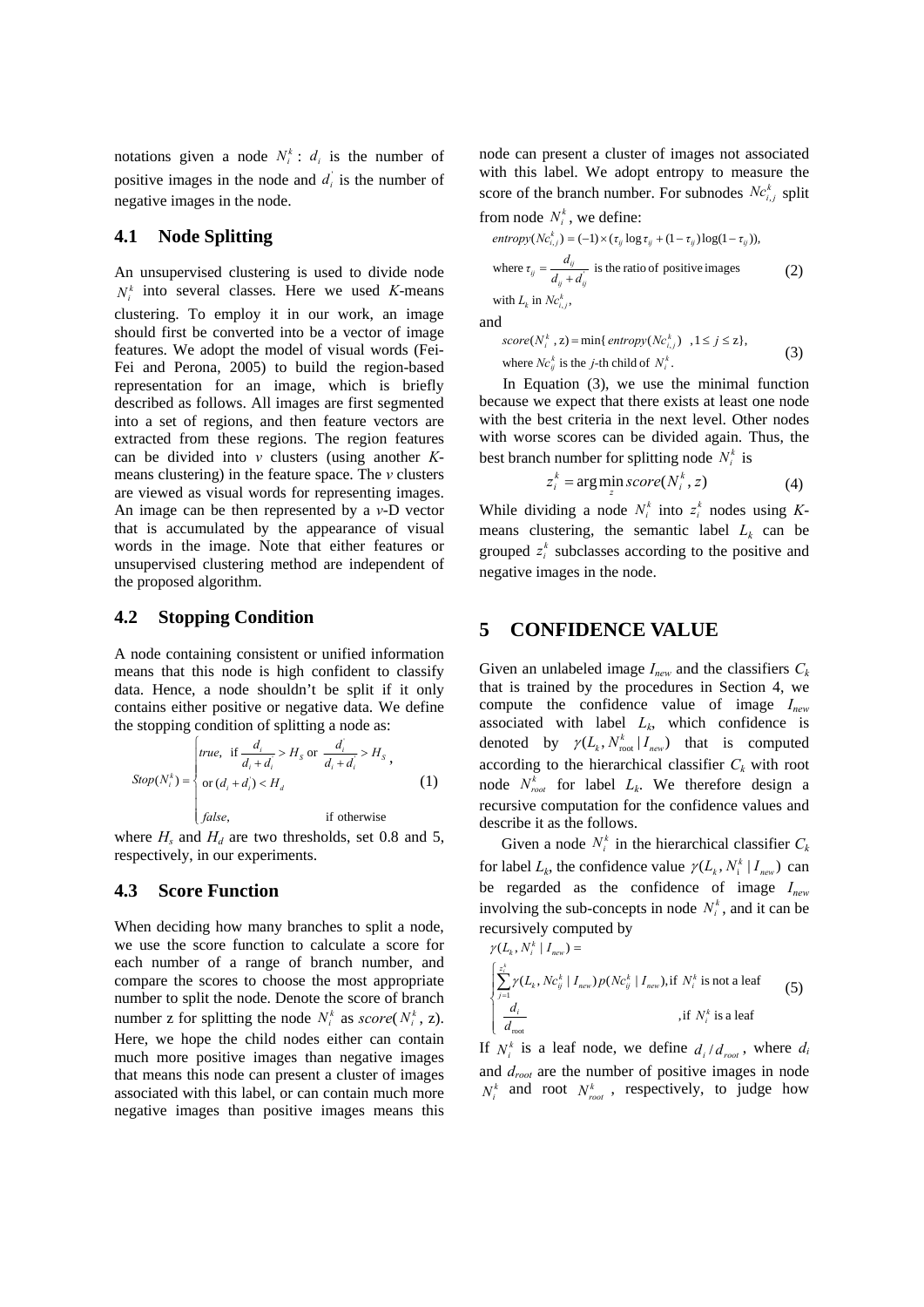confident node  $N_i^k$  involves sub-concepts associated with label  $L_k$ . Note that we adopt  $d_i/d_{\text{root}}$  instead of  $d_i/(d_i + d_i)$  for the judgement; the main reason is that overfitting will be obvious for the latter in most nodes which contain a small number of images. If  $N_i^k$  is not a leaf node, it can be propagated by its children,  $Nc_{ij}^k$ , as well as the weight  $p(Nc_{ij}^k | I_{new})$ that means the possibility of image *Inew* belonging to node  $Nc_{ij}^k$ . The weight can be defined as the normalized inverse of distances from *Inew* to the mean of the cluster, denoted as  $N_i^k$  in general, by

$$
p(N_i^k | I_{new}) = \frac{dist^{-1}(I_{new}, N_i^k)}{\sum_{j=1}^{J} dist^{-1}(I_{new}, Nc_{parent,j}^k)}
$$
(6)

where *J* is the number of sibling nodes of  $N_i^k$ .

Figure 3 illustrates the computation, in equation (5), of the confidence values. Assume that the classifier is trained for label  $L_k$ , and an unlabeled image *Inew* is annotated now. In initial,  $| D_k | = | D_k | = 100$ , and the numbers of positive and negative images in nodes are shown. The red digits means  $p(N_i^k | I_{new})$  of all nodes  $N_i^k$ . Then, the final confidence value of  $I_{new}$  associated with label  $L_k$  is the sum of all values computed in the leaves, and it is 0.15745.



Figure 3: Illustration of computing the confidence of an image  $I_{new}$  associated with label  $L_k$ . The total confidence value is the sum of all values computed in the leaves.

### **6 EXPERIMENTAL RESULTS**

In our experiments, we adopted the public dataset (Duygulu et al., 2002) that is widely used for the evaluation in image annotation. This dataset includes

a total of 5,000 images of Corel Photo, the ground truth of labeling (1-5 labels for each image), a set of region features (36D), and visual words generated by *K*-means clustering (*K*=500). In the dataset, some labels are associated with a huge number of images, but some labels are not. For example, there are 1,120 images labeled by "water" but only one image labeled by "glacier". Because our method is independent of the number of labels, we select 15 labels, shown in Table 2, that are associated with images many enough.

Table 2: The labels used in the experiments and their original numbers of associated images.

| Label    | # of images | label | # of images | label     | # of images |
|----------|-------------|-------|-------------|-----------|-------------|
| Water    | 1120        | sky   | 988         | tree      | 948         |
| People   | 744         | grass | 497         | buildings | 462         |
| mountain | 345         | snow  | 298         | flowers   | 296         |
| clouds   | 280         | rocks | 250         | stone     | 232         |
| street   | 229         | plane | 224         | bear      | 220         |



(b). average recalls of our methods and random choice

Figure 4: The recalls of our proposed method with different iterations.



Figure 5: The performances of our method with different number of labeled images and with different number of unlabeled images.